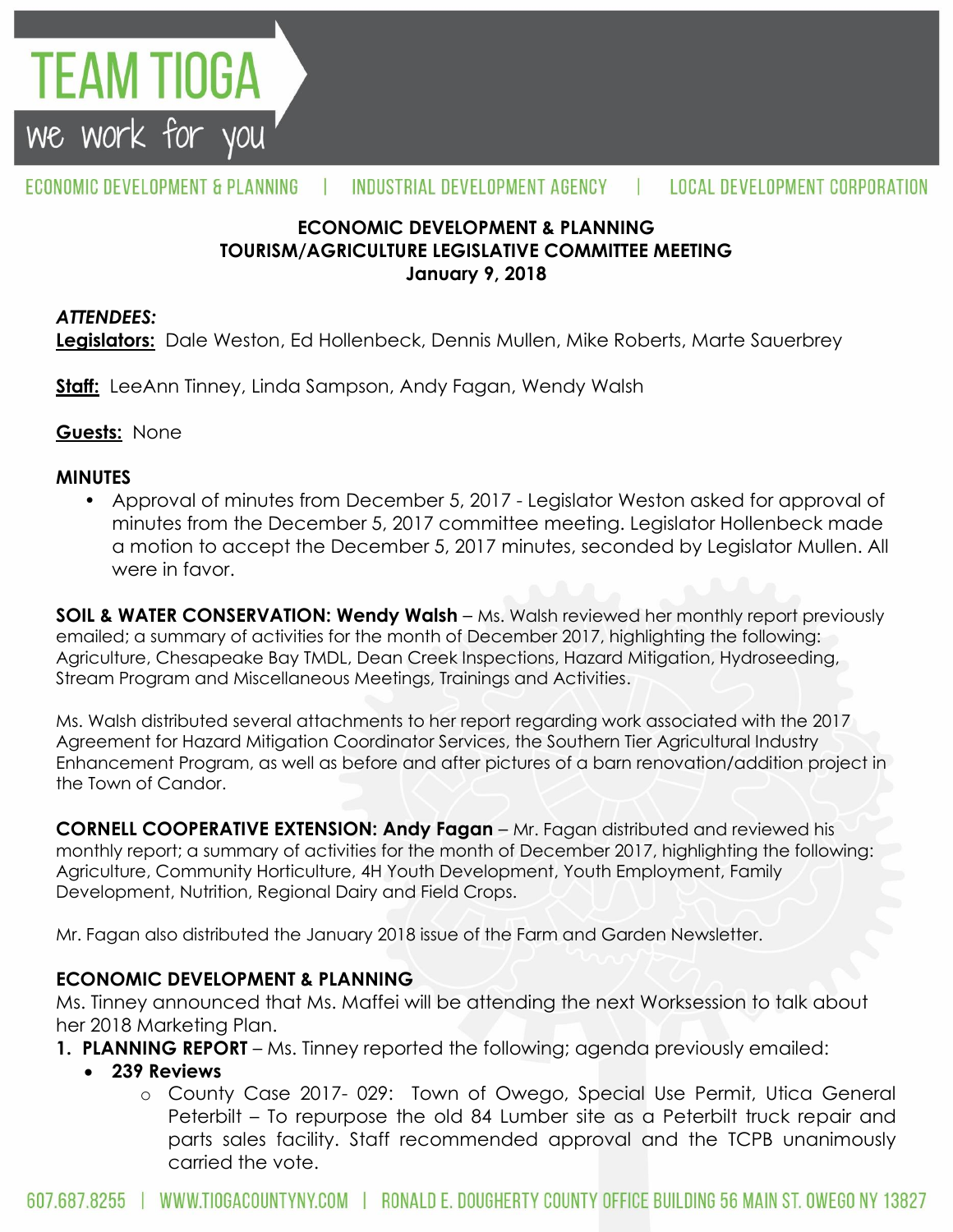- o County Case 2017- 030: Village of Newark Valley, Comprehensive Plan The Town of Newark Valley has developed their first comprehensive plan. Staff recommended approval; TCPB unanimously carried the vote.
- o County Case 2017-031: Village of Owego Locals Laws for Amendments to Subdivision and Zoning Codes. These amendments will allow for small pocket neighborhood overlay zoning districts. Staff recommended approval: TCPB unanimously carried the vote.
- **Municipal Plans/Projects**  Ms. Jardine continues to provide assistance with the following:
	- o Town/Village of Spencer Continuing assistance on the issue of their Site Plan Review Local Law and whether conditions set by the Planning Board as part of local review process is zoning and is enforceable if not within zoning code.
	- o Town of Berkshire Working with the officials to prepare them for their first commercial site plan review case.
	- o Village of Owego Assisting with a possible new housing project at the ESite; also with possible rezoning on Front Street.
- **Other** Ms. Jardine continues to contribute on the following projects:
	- o Worked with EDP Team to create and rollout a new brand and promotional campaign.
	- o Provided input for revisions to the draft countywide housing study.
	- o Assisted a key downtown Owego business owner with an application to NYS and National Parks for Historic Tax Credits. Will be researching applicability of the HTC Program for other inquiring business owners.
	- o Hazard Mitigation Plan Update Four consultant proposals were received by the RFP deadline date. Steering Committee is in the process of consultant selection. Contract with selected consultant is expected to go through the County Legislature approval process in February.
	- o Succession Planning Preparing with the Committee for the first 2018 Institute for Advancement training program.
- **2. ECONOMIC DEVELOPMENT REPORT** Ms. Tinney reported the following; agenda previously emailed:
	- **Outreach**  The following companies were visited or meetings were attended:
		- o Village of Owego
			- $\triangleright$  Met with the Board of Trustees.
		- $\circ$  Tioga Downs Hotel Attended the open house event on December 7<sup>th</sup>; it was well attended.
		- o Town of Nichols Working on the purchase of 10 acres by the IDA; there is a signed contract now.
		- o Assemblywoman Donna Lupardo Met for lunch; has an interest in what's going on in Tioga County.
		- o Town of Barton Met regarding issues with the emergency egress on the railroad; trying to coordinate assistance in that situation.
		- o Empire State Development Met with the ESD representatives to discuss the CFA awards; how they are going to roll out and what the businesses can expect.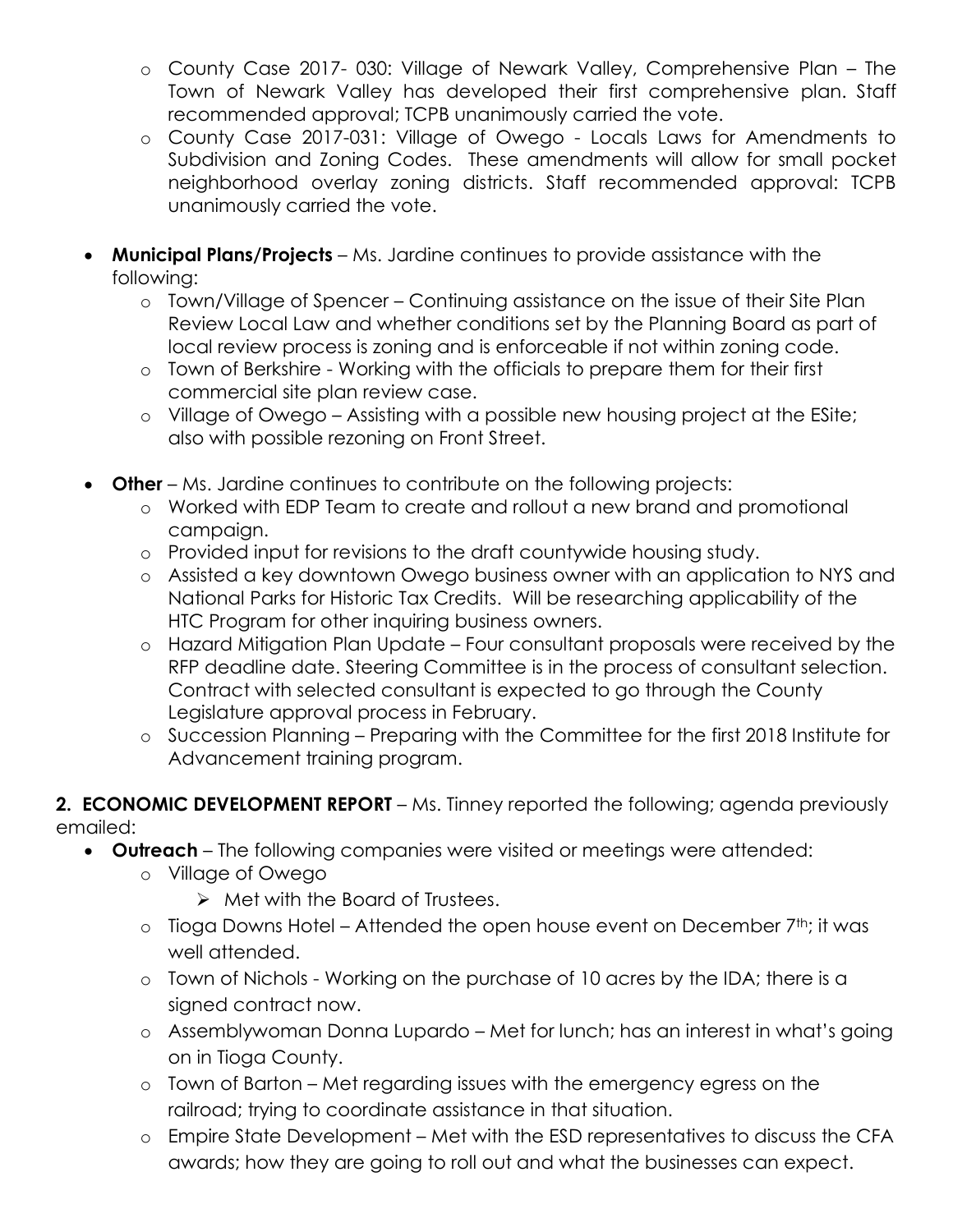- o Congressman Reed Joined a phone conference to discuss the tax bill and how it will impact our businesses.
- o VEDA Attended the monthly meeting.
- o Larson Design Group Met with the President/CEO last week; a good contact to make that could turn into some additional developments they can help us with in the future.

# **Project Updates**

- Gateway Construction moving forward; community events on the 3<sup>rd</sup> Friday continue. Ms. Tinney encourages everyone to attend.
	- ▶ Bruce Nelson meeting Welcome Center planning; looks like Mr. Nelson will be doing over and above what he needs to do with some custom design.
- o Parkview Project awarded; work should begin soon.
- o Owego Freehold Engineering of the fill site commencing; Friday meeting with the engineer, the Village and Code Enforcement to make sure we're all on the same page, as well as meeting with the neighboring property owners to make sure they are okay with the project.
- o Owego Gardens 2
	- Village of Owego/Home Leasing meeting
- o Farmhouse Brewery Continue to provide assistance.
- o Restore NY Application Assistance Ms. Saraceno and Ms. Woodburn assisted with the following 2 applications that were submitted 12/13 and will most likely hear something in March:
	- $\triangleright$  Village of Owego Application for the Briggs/Awad buildings
	- $\triangleright$  Village of Waverly Application for the Twigg building
- o Wake Up Waffles New business in Nichols.
- o Project Steel A lead came in by way of a commercial realtor. Looking at the 20 acres that the IDA owns in Lounsberry for a 100,000 sq. ft. facility that would employ 80 – 100 people. Tioga County is on the short list. It's between our site and 2 Broome County sites. We are continually reaching out to the realtor with information and testimonials to encourage another visit.
- **State Leads**  None
- **Ag Economic Development** 
	- o Ag Advisory Committee (W. Walsh, A. Fagan, E. Jardine, L. Tinney) Met yesterday to discuss agenda items.
	- o Amish Farm inquiries
		- $\triangleright$  Berkshire The Yoder's have an offer in on the Strasser Farm in Berkshire; assisting with financing request through STREDC/Rural Initiative. There is also an interest in Swaney's Farm.
		- $\triangleright$  Newark Valley An interest in the purchase of a portion (25 acres) of the Newark Valley Golf Course.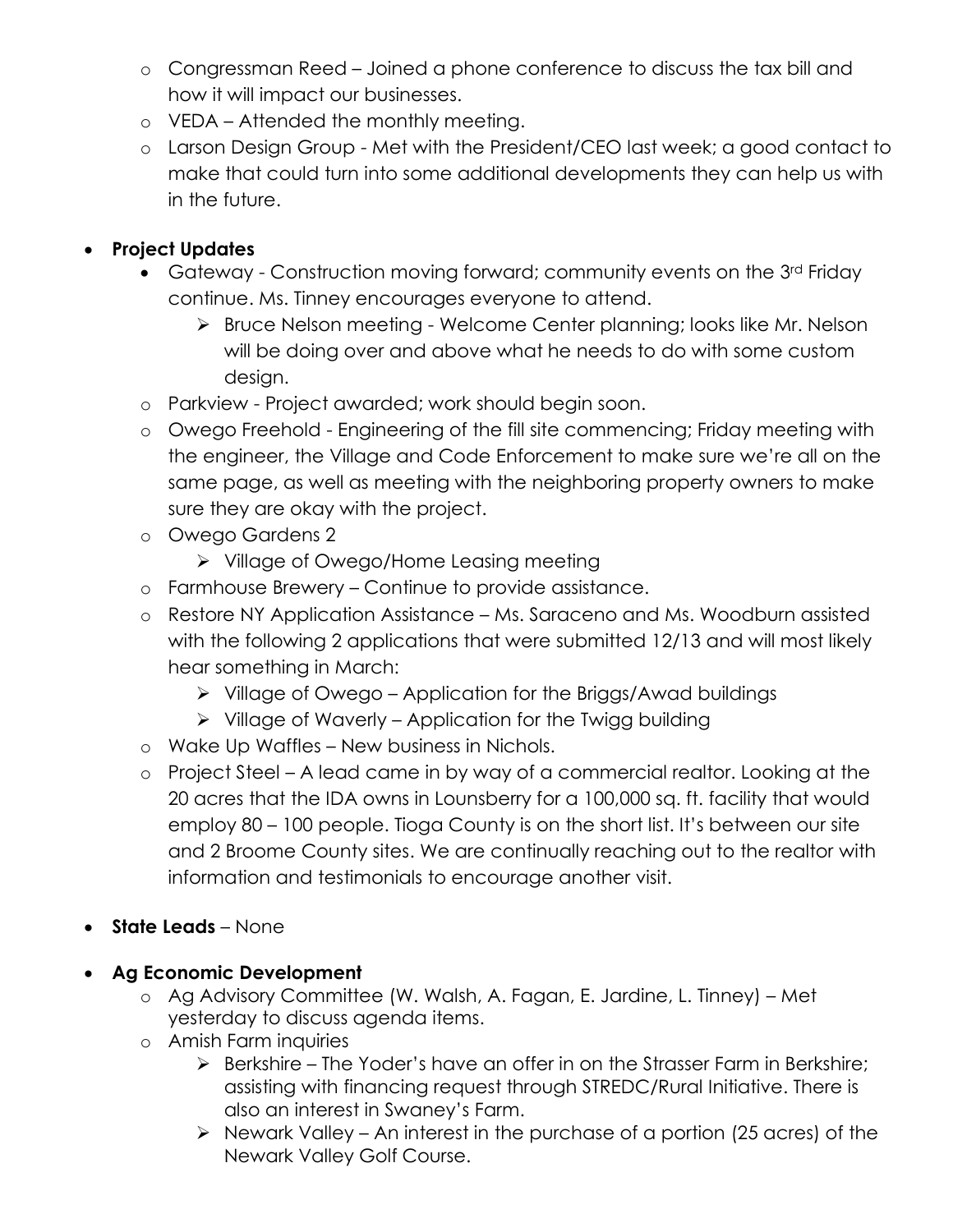- $\triangleright$  Candor An interest in the Howland Farm.
- o Ag Ec Dev Specialist Continue the search for this position. The guys from the Buildings and Grounds Department did a nice job putting a space together in the ED&P office.

# **Other**

- o Tioga County Succession Planning Team The Institute for Advancement Program will kick off on January 17<sup>th</sup>; there are 19 participants.
- o Tioga County Business Services Team Assisted in the Sanmina quick response Job Fair with Ms. McCall and the Employment Center. Also, working towards the job fair in March.
- o Sanmina Closing
	- > Job fair was held on December 13, 2017.
	- $\geq$  30 Employers were at the job fair; a positive response with a lot of employees being placed.
- o IDA/Tioga Opportunities/ED&P The Housing Study is close to completion; making a presentation to the IDA, Tioga Opportunities and ED&P, the partners that paid for the study, first. Then will do a roll out across the County to share the results.
- o Tioga Quality of Life Committee This committee is taking an assessment of the quality of life as it impacts all aspects of County services, not just social services. This is in the beginning stages.
- o TEAM Tioga branding rolled out on January 1st; a press release has gone out and was distributed to the committee. Three separate entities, IDA, LDC and EDP working together as one. Now branding ourselves as Team Tioga. Madison Tinney was hired through the IDA to put together our new branding, new look and improve our social media content.
- o Tourism Ms. Maffei has the following projects and events going on:
	- $\triangleright$  Marketing Plan Being shared at the next worksession.
	- $\triangleright$  Visitors Center Planning Talked about earlier in the meeting.
	- > TBEX Travel Bloggers EXPO being planned for September 2018; a huge event coming to this region. Ms. Maffei will be looking for assistance for this event.
- o Tioga Central School District Superintendent Interview Team Ms. Tinney served on this team. Superintendent Scot Taylor retired and Dr. David Hamilton, from Baldwinsville, has been hired.
- o Leadership Tioga Ms. Tinney is facilitating this group that began today, January 9th and announced that she and Ms. Sauerbrey, Chair of the Legislature, began this program in 1999. There are 18 participants.

Not on the agenda, Ms. Tinney announced that Eva Mae Musgrave has resigned from the LDC Board and moved out of the area. A new board member is being actively looked for and will be coming forward with a new candidate soon.